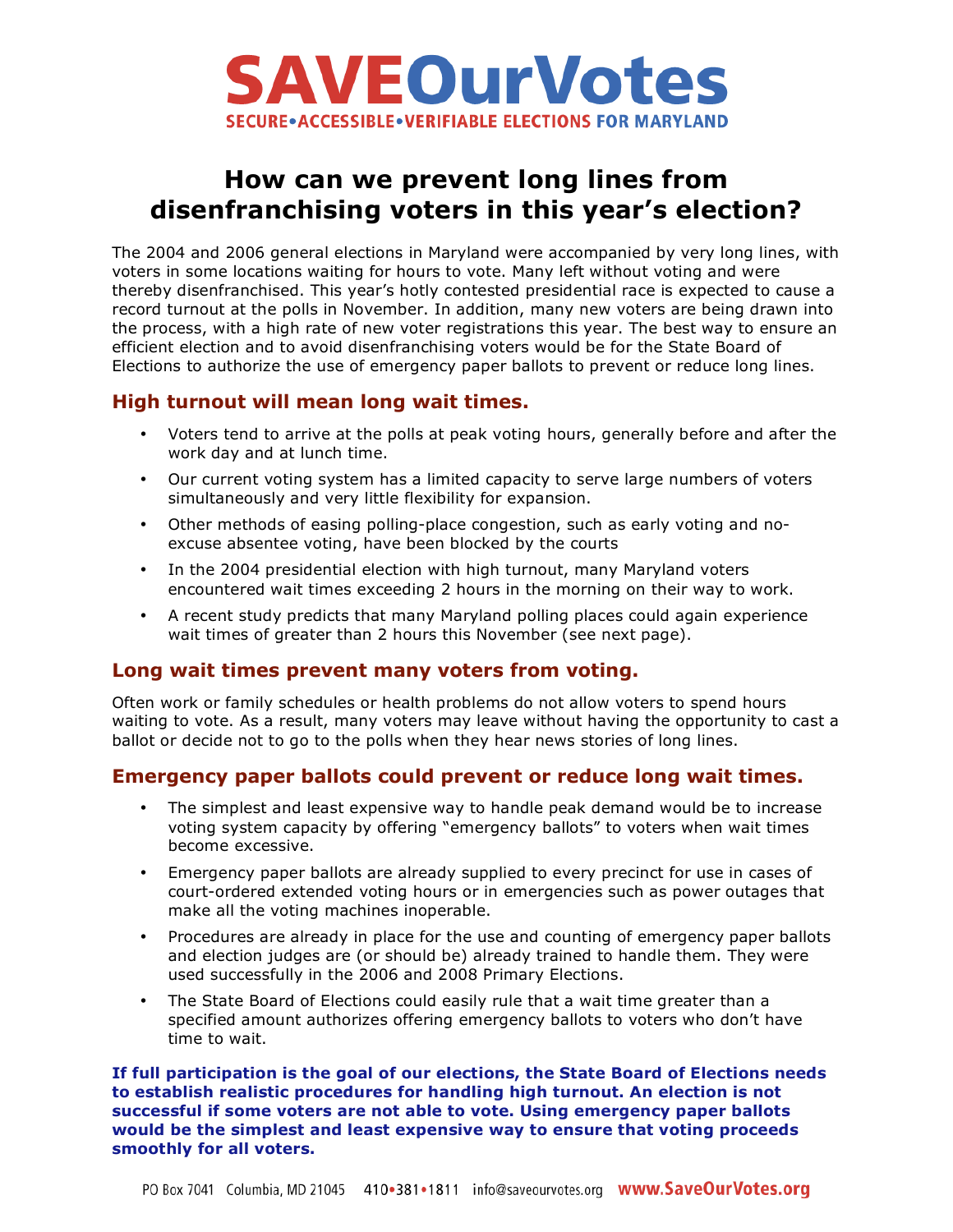## **How long will Maryland voters have to wait on Election Day?**

The formation of polling place lines depends on the interplay among the number of voters, the number of voting machines, and the time each voter takes to vote. It is a process similar to that which occurs on highways during rush hour. Traffic flows smoothly as long as traffic density is low. As volume increases, traffic gradually slows until, at some concentration, it locks up and cars accumulate into long lines that can take hours to clear.

Physicist William Edelstein has applied mathematical queuing simulation to voting dynamics in Maryland. Dr. Edelstein studied an average precinct with 10 voting machines and 1500 actual voters (a turnout of 75%). He found that if each voter takes an average of 4.6 minutes to vote, all precincts will have wait times of more than 15 minutes at some point during Election Day and 0.1% of precincts will experience wait times of more than an hour. But small variations in voting times can cause large changes in wait times. An average voting time of 5 minutes would mean that 10% of precincts would have a wait time of more than an hour at some point during the day, and a voting time of 6.3 minutes would cause wait times longer than 2 hours in nearly all precincts.

With at least two controversial ballot questions on ballots statewide this November and additional ballot questions in many counties, voters may need considerable time to mark and review their ballots. This, combined with high turnout, is likely to cause long lines.







For more information, see: W. A. Edelstein, "Why Computer DRE Voting Machines Cause Long Lines—Why Paper Ballot/Optical Scan Can Prevent Lines," testimony to Maryland Task Force on Voting Irregularities, January 24, 2008, http://www.saveourvotes.org/legislation/2008/sb-392-2008testimony-edelstein.pdf

### **How do Maryland elections officials plan to prevent long wait times?**

The State Board of Elections and local elections officials are aware of the likelihood of long wait times in November. These are the solutions they have proposed:

- Reduce the time needed to vote by handing out sample ballots to voters waiting in line so they will be better prepared when they arrive at the voting machines.
- Encourage voters to vote at off-peak hours.

#### **While these ideas may help, mid-day voting may not be practical for voters who work far from their homes and polling sites. More effective solutions are needed.**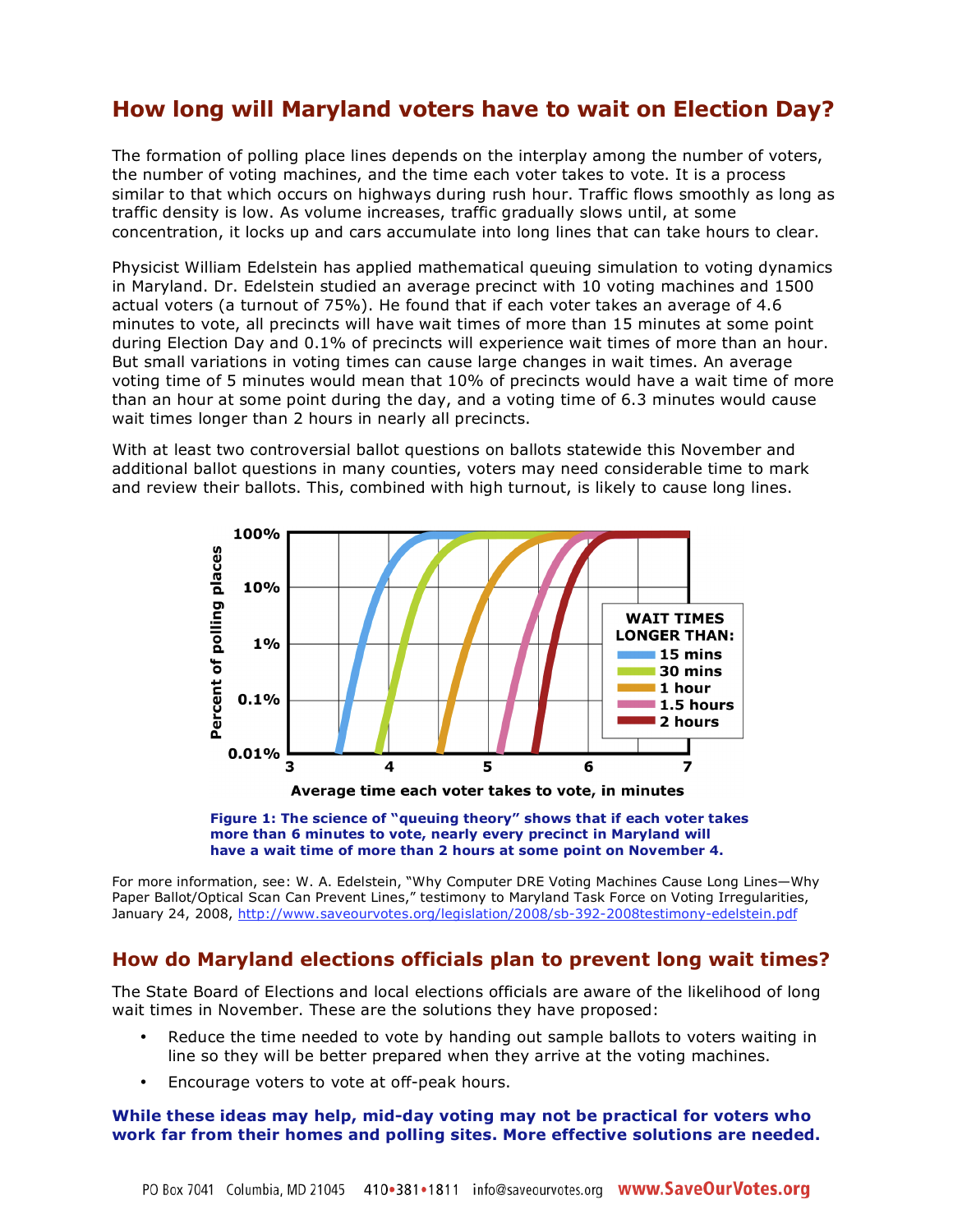## **The Attorney General supports using emergency ballots to reduce long wait times.**

Maryland Attorney General Douglas Gansler stated on National Public Radio that he supports this solution and feels it is a practical plan to implement this fall. In an appearance on WAMU radio's "Kojo Nnamdi Show" in May, Attorney General Gansler said:

"The notion of emergency paper ballots is something that has been tossed around and is a great idea, in my view. There's three things that are incumbent upon having them. First of all it should be understood that these emergency paper ballots would not be provisional ballots. They'd be different than provisional ballots because they're not provisional in any way, shape, or form. What would happen is you'd have to make sure that there were enough emergency paper ballots available. Second, there would have to be a uniform, systematic structure on when you would use them. That is, how long does the line have to get before the emergency paper ballots would then be used, so it's uniform throughout the state. And third, when... and how they would be counted." (Listen at: http://wamu.org/programs/kn/08/05/01.php)

## **Why does the State Administrator of Elections object to this solution?**

Maryland's State Elections Administrator Linda Lamone has raised several concerns about using emergency paper ballots for this purpose. Here are our responses to them:

**1. #9-101 of the Election Law Article does not permit multiple voting systems to be used in polling places. It also does not permit a voting system that has not been certified for polling place voting to be used in a polling place. Accordingly, paper ballots cannot be deployed to polling places to serve as a second voting system to accommodate lines since that would constitute a second, uncertified voting system.** 

Emergency paper ballots are an existing part of the voting system and are already certified and used in the polling place. They do not constitute a separate voting system.

**2. State Board of Elections (SBE) and the local boards of elections (LBEs) would need to develop guidelines and procedures to instruct election judges on when to issue paper ballots, where they should be deposited, how to secure the ballot bag, how to account for the ballots, and how to set up the polling places to accommodate paper ballot casting.** 

The SBE and LBEs already have procedures in place for the use of emergency paper ballots, since they are already used in emergency situations and during court-ordered extended voting hours. They were used in Montgomery County and Baltimore in the 2006 Primary Election and statewide in the 2008 Primary Election.

#### **3. SBE would need to develop and the LBEs would need to implement an election judge training curriculum.**

Since emergency paper ballots are currently used, election workers are  $-$  or should be  $$ already trained in the procedures for their use and proper handling.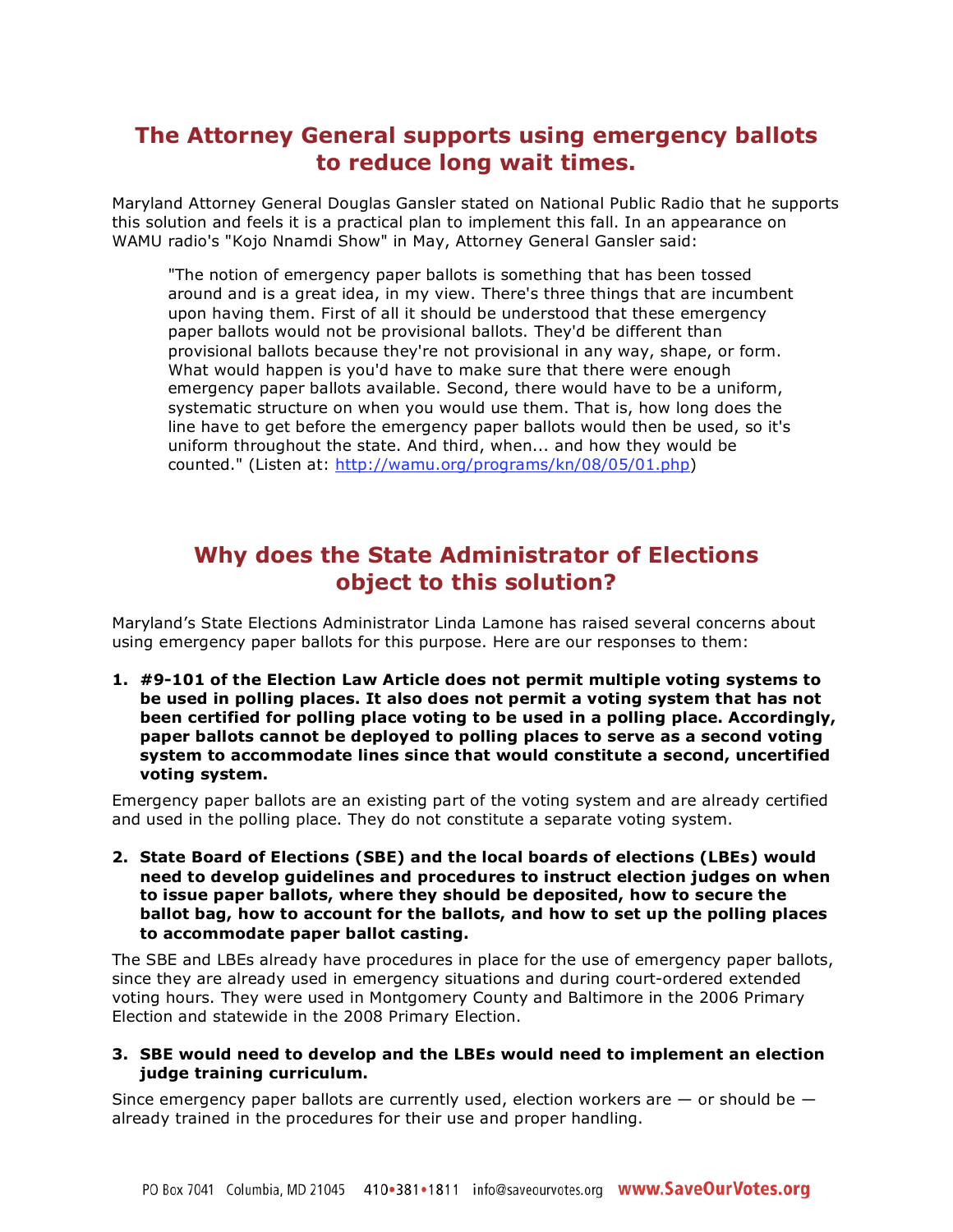#### **4. SBE and its vendor would need to make technical changes to electronic pollbooks so the system can differentiate between a voter receiving a voter access card versus a voter receiving an optical scan ballot.**

Emergency paper ballots were used successfully with electronic pollbooks in the 2006 and 2008 Primary Elections.

#### **5. Since there has been no voter outreach on the use of optical scan ballots, SBE will have to develop and implement a voter outreach campaign (voter education is a requirement under the Help America Vote Act whenever a central count optical scan system is deployed).**

The method of marking and counting an emergency paper ballot is identical to that of marking and counting an absentee or provisional ballot, so no separate voter outreach is needed beyond that already offered to provisional voters at the polls.

#### **6. SBE and LBEs will have to increase the quantity of optical scan ballots ordered for the election.**

The SBE and LBEs already plan to supply plenty of emergency paper ballots. In an email to William Edelstein, the SBE's Nicole Trella stated, "SBE orders a sufficient quantity of emergency ballots equal to the estimated polling place voter turnout for the election with any adjustments for hotly contested races."

#### **7. Additional supplies will have to be ordered, such as voting booths and ballot bags for securely maintaining and transporting voted optical scan ballots.**

Folding cardboard privacy screens are inexpensive and easily set up if additional ballot marking stations are needed. In the 2006 and 2008 Primary Elections, emergency ballots were secured and transported in the same bags as provisional ballots. If that is not deemed practical for this election, it should be noted that any equipment purchased for securing and transporting paper ballots would also be usable in the future when the state moves to an optical scan voting system after this November's election.

### **8. The cost of issuing paper ballots when lines grow long at polling places will undoubtedly exceed the \$100,000 cost of leasing additional voting units.**

The additional voting units the state is planning to lease will merely account for new voter registrations to bring the ratio of voters per machine into compliance with the amount specified by state regulations. These additional units will likely have minimal impact on long lines such as those experienced in 2004 when the state was in compliance with the rule.

#### **9. The costs associated with issuing paper ballots include printing ballots, purchasing supplies such as ballot receptacles, increasing election judge training costs, and developing and conducting a voter outreach program.**

Please see 3, 5, 6, and 7 above. Ballot printing, election judge training, and voter outreach would not require any new expenditures beyond those already budgeted for this election. Supplies such as cardboard privacy screens and secure ballot storage bags will be needed for future elections when the state moves to an optical scan voting system by 2010.

#### **10.Such a change would greatly increase the complexity of the election, confuse election judges, and distract local election officials from their important preelection preparations.**

Developing effective contingency plans to prevent voter disenfranchisement is an essential aspect of preparing for a successful election. Failing to plan adequately for the high voter turnout expected in this year's election would be inexcusable given the amount of lead time elections officials now have to prepare for this potential problem.